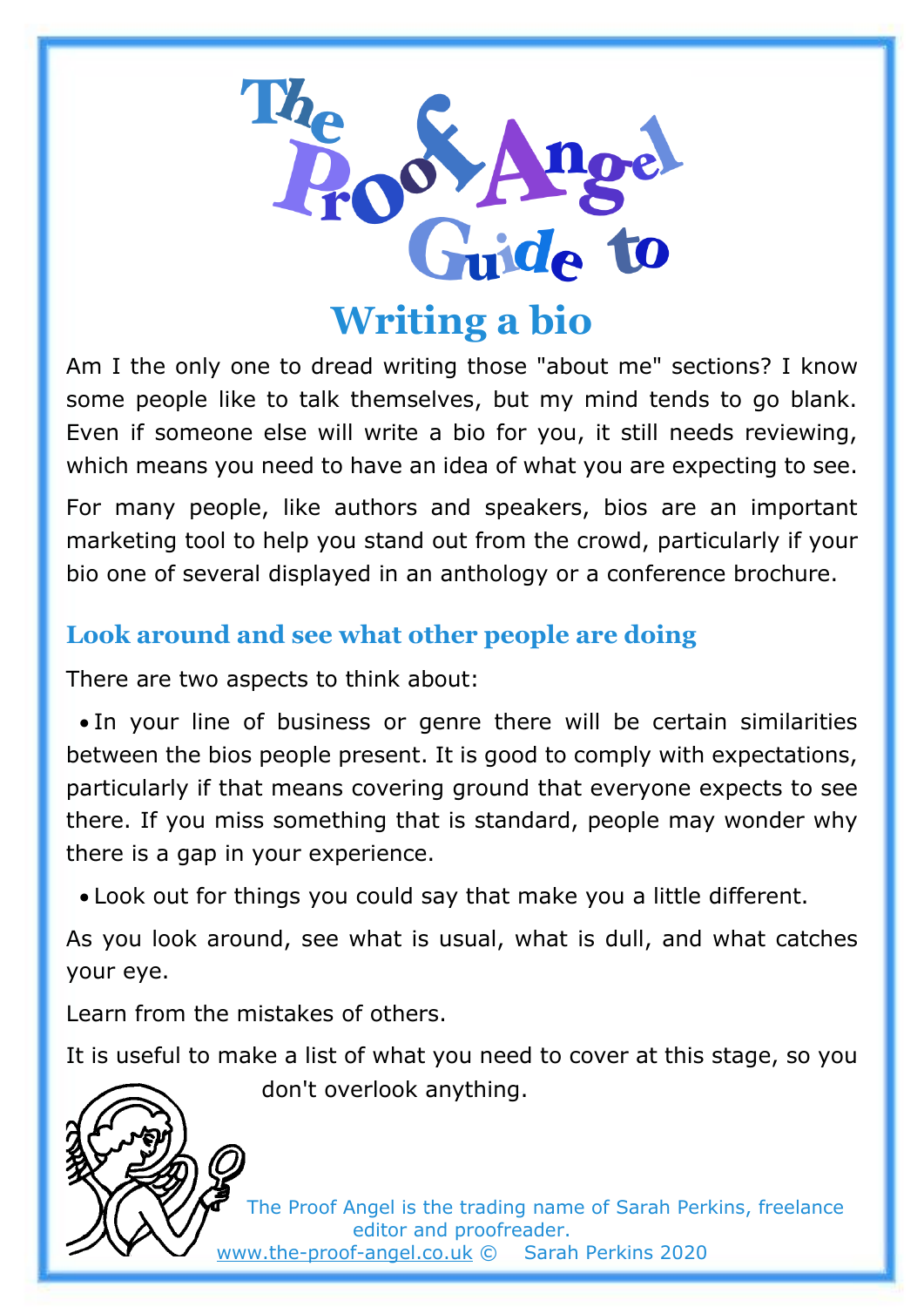#### **Decide where to draw the line**

• Remember that whatever you choose to share about yourself, people will ask questions about it.

• If you are very candid, they may expect that from you all the time.

• Think about the longer term and decide what's right for you not only for now, but for the long term as well.

### **Make local connections**

• Link yourself to places. People identify more easily with real people who come from, live in, or holiday regularly in places they know and love.

• It isn't very rational to try reading the work of a Scottish author because you've had lovely holidays there, or perhaps because the author was born in the same town as your Grandma, but people do react that way. We have probably all done it at some point.

• Make sure you mention any connection you have with anywhere large or glamorous. Get the benefit of those networks.

#### **Keep it relevant**

• In your standard bio, don't mention irrelevant points to sound cool. Try to mention things that enhance your professional reputation, and avoid distractions. Ask yourself if anyone is going to care about your favourite food, or whatever you are tempted to mention.

• Once you have marshalled the relevant points, ask yourself:

- Does this point add anything, or does it repeat something that has already been covered? There is no need to mention everything. Just use the best things to give people the impression they need.
- Does it justify the amount of space it takes up?
	- A statement that you have published x books and a link to them is better than listing all the titles.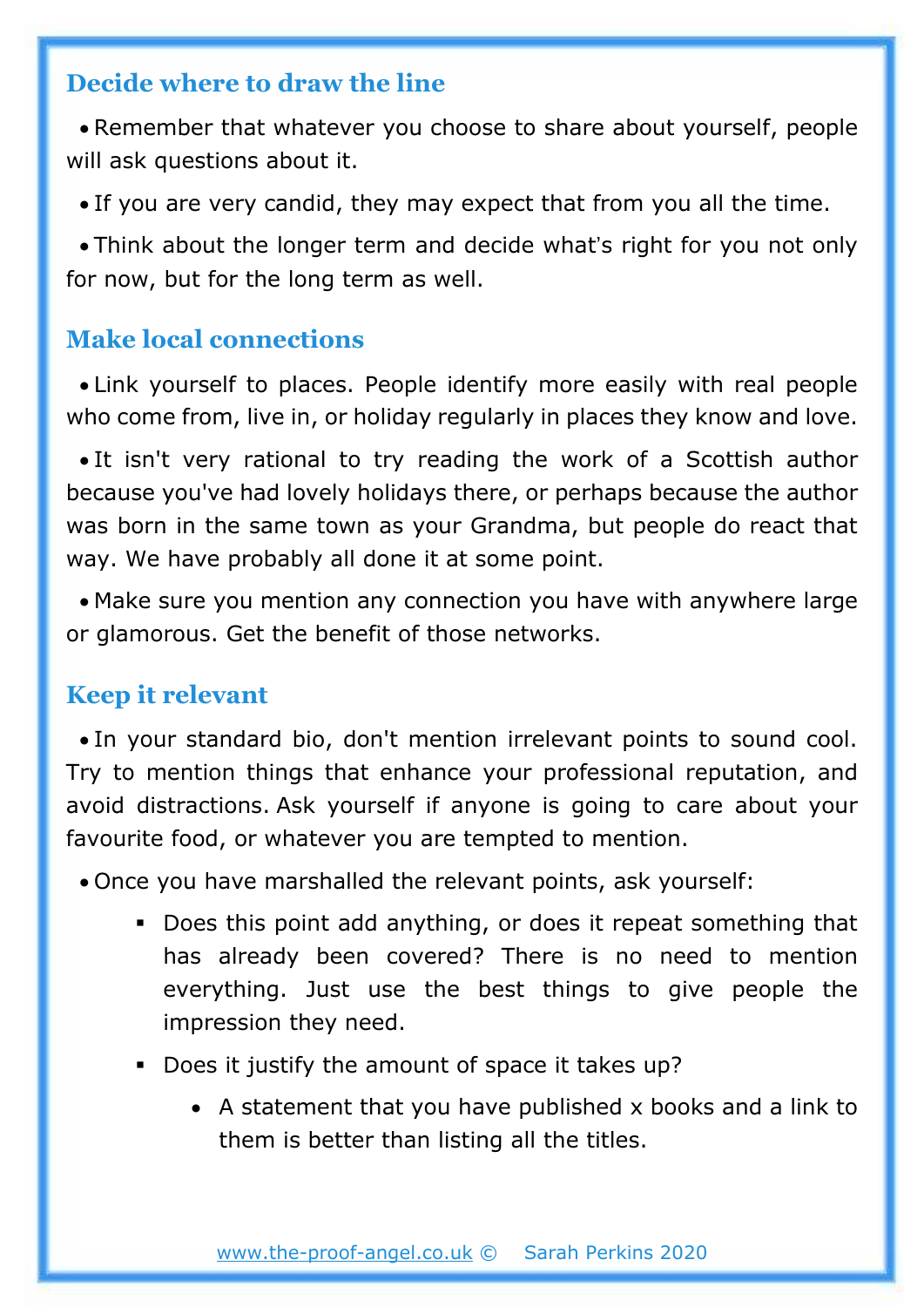• Saying you speak regularly at major conferences, perhaps with one example, is better than listing everything for the last few years.

• Remember that being relevant does not mean stating the obvious. If you write about collecting stamps, don't put in your bio that you are a keen collector. If your picture shows you with your cat, don't mention it in your bio.

• Each time you use your bio, try to personalise it just a little with something relevant for the article, conference etc.

# **Strike a happy medium**

• Don't sound like a used car salesman. Boasting and gloating turn people off, which is another reason not to list everything you ever did.

• On the other hand not having anything to say can be as bad as saying too much. If you aren't interested enough to write a few lines, why should people take an interest in you?

• Your work may be so great that it sells itself, but people will only know that if they give it a chance. They won't give it a chance if you put them off.

## **Should you use a picture?**

In most cases the answer to this is yes, because:

- People like to deal with other people.
- Any sort of pictures liven up the text, whether it is in a brochure, on a website, or in a book.

If you use a picture, give it some thought. Decide:

- How do you want to sell yourself?
- What is suitable for your purpose?
- What fits the context?

Have a look to see what other people do to get some ideas.